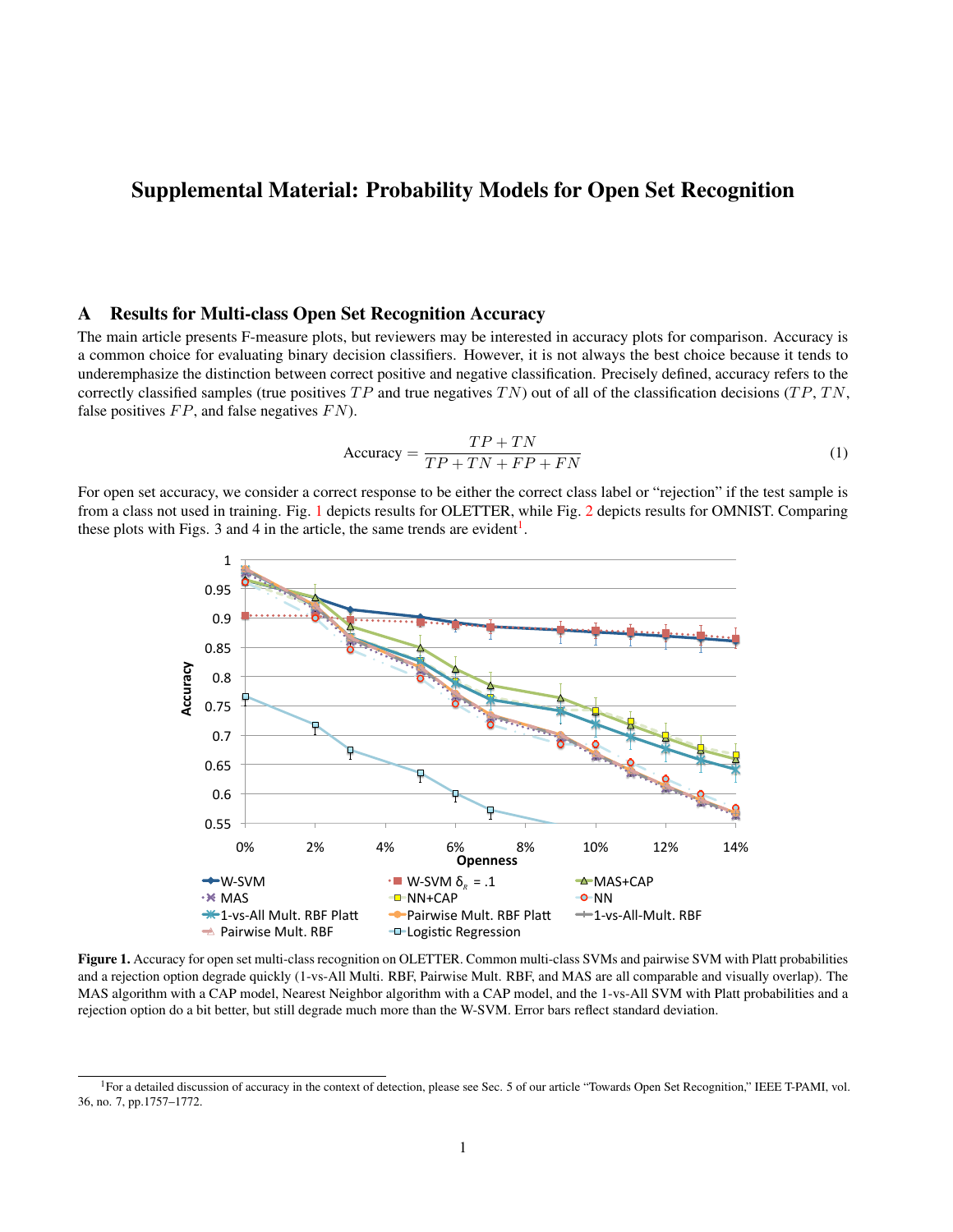

<span id="page-1-0"></span>Figure 2. Accuracy for open set multi-class recognition on OMNIST. W-SVM again maintains high F-measure scores as the problem grows to be more open, but common multi-class SVMs and existing thresholded probability estimators degrade quickly. Nearest neighbor with a CAP model and MAS with a CAP model are again better than their baselines. All algorithms except the W-SVM, NN+CAP, MAS+CAP, and Logistic Regression are comparable and visually overlap. Error bars reflect standard deviation.

## B Algorithmic Pseudocode for W-SVM

Alg. [1](#page-2-0) provides a precise description of the W-SVM EVT probability modeling for each of the k classes considered in multi-class recognition. Each class  $y_i$  in the multi-class problem is represented individually as the combination of a one-class RBF SVM and a 1-vs-All binary RBF SVM. It assumes that all of the individual one-class SVMs and 1-vs-All binary SVMs have been trained *a priori*. We use (and refer to) functions in the open source libMR library, which is available from http://metarecognition.com.

We estimate the tail size  $q_i$  (number of extrema) based on the number of support vectors for the associated SVMs, using 0.5 times the number of support vectors for our detection task, which has very high openness and hence needs strong rejection, and 1.5 times the number of support vectors for our multi-class recognition task, which is more permissive at a lower level of openness.

For the binary SVMs, parameters are estimated for both the non-match (where we fit a Reverse Weibull) and the match (where we fit a Weibull) distributions. Note that in doing so, the match data for one class will be considered non-match data for another. The sets of decision scores  $d_i^-, d_i^+$  and  $d_i^o$  are collected from the non-match and the match scores for class  $y_i$ . We use libMR to compute the parameters. We note the match scores are effectively transformed in the library, so that larger values are the points closer to the margin.

In steps 5, 6 and 7, we call off to the library function FitSVM to estimate the key Reverse Weibull or Weibull parameters. The first parameter is the set of scores, the second is the class label, the third indicates if the class of interest should have positive scores, the fourth is a relatively self-evident enum indicating the type of model, and the fifth is the tail size to use in fitting.

Alg. [2](#page-2-1) gives a description of the W-SVM probability estimation for a new test sample. The function computes  $\iota$ ,  $P_n$  and  $P_{\psi}$  for each class. Given these values one can use Eq. 9 from the paper to make a final decision. In terms of computational costs, the EVT fittings and probability estimations are very fast, taking only milliseconds for each sample. Compared to using Platt-style Sigmoids and cross-validation for parameter estimation, the W-SVM is much faster.

Source code for the W-SVM (provided as a patch to the popular LIBSVM package) will be released after this article has been published.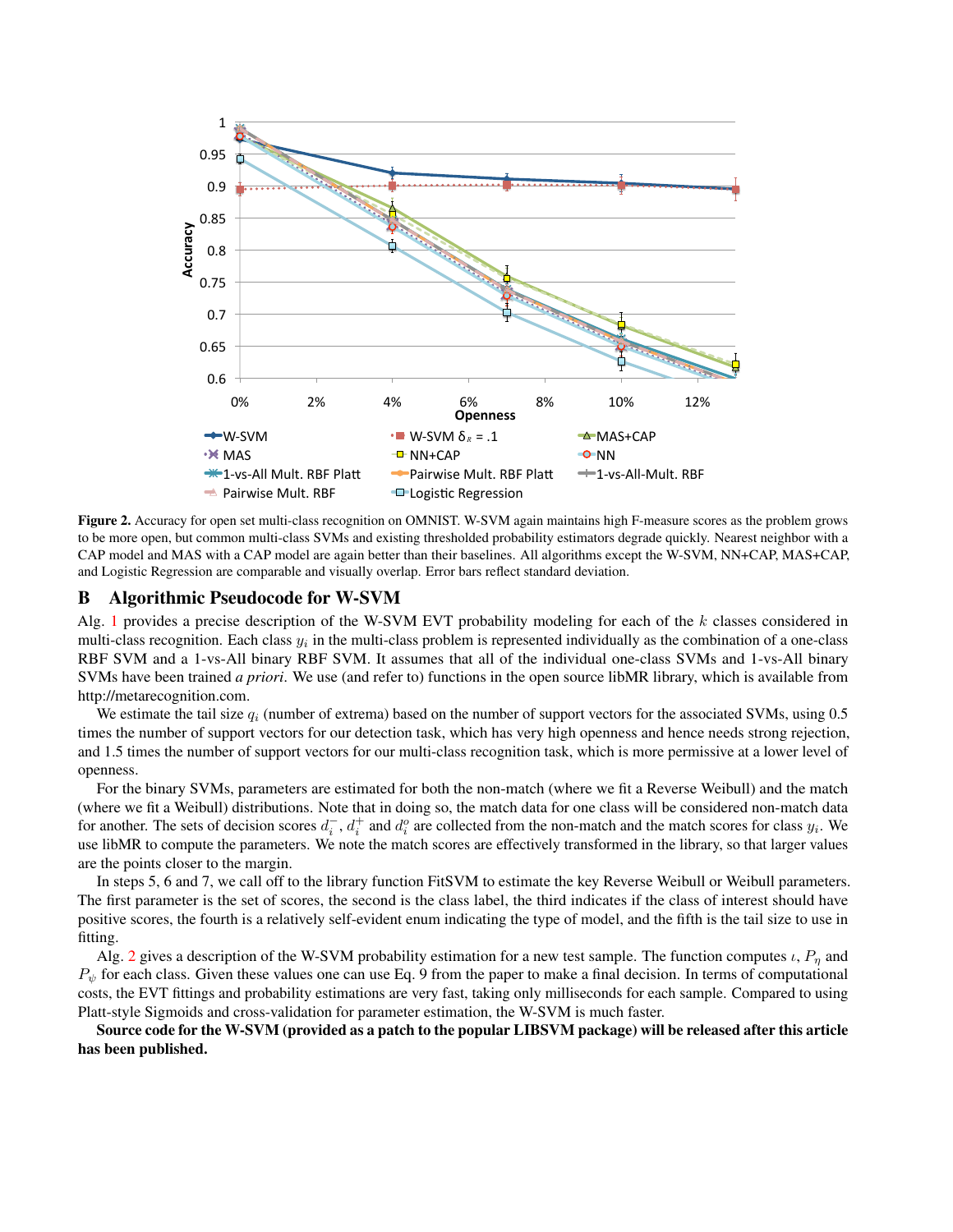Algorithm 1 W-SVM Multi-Class Model Fitting

#### <span id="page-2-0"></span>Require:

Classes  $y_i$ ,  $i=1 \rightarrow k$ ;

Pre-trained 1-vs-All binary SVM for each class  $y_i$ , with score functions  $f_i$  and support vectors  $\alpha_i^-, \alpha_i^+$ ; Pre-trained one-class SVM for each class  $y_i$ , with score functions  $f_i^o$  and support vectors  $\alpha_i^o$ ; Labeled training data  $X_i$ ;

Tail size multiplier  $\theta = 0.5$  for detection, or  $\theta = 1.5$  for multi-class recognition

1-vs-all binary SVM scores  $s_{i,j} = f_i(x_j), x_j \in X_i;$ 

One-class SVM scores  $o_{i,j} = f_i^o(x_j), x_j \in X_i;$ 

Meta-Recognition object MR from libMR, providing MLE-based Weibull fitting and score calibration.

for  $i = 1 \rightarrow k$  do

1. Let  $q_i^+ = \theta \times |\alpha_i^+|, q_i^- = \theta \times |\alpha_i^-|, q_i^o = \theta \times |\alpha_i^o|$ 2. Let  $\overline{d_i}$  be the set of binary non-match scores:  $s_{i,j} = f_i(x_j)$  when  $x_j$  does not belong to  $y_i$ 3. Let  $d_i^+$  be the set of binary match scores:  $s_{i,j} = f_i(x_j)$  when  $x_j$  belongs to  $y_i$ 4. Let  $d_i^o$  be the set of one-class scores:  $o_{i,j} = f_i^o(x_j)$  when  $x_j$  belongs to  $y_i$ 5. Let  $[\nu_{\psi,i}, \lambda_{\psi,i}, \kappa_{\psi,i}] = MR.fitSVM(d_i^-, y_i, false, MetaReception::complement_model, q_i^+)$ 6. Let  $[\nu_{\eta,i}, \lambda_{\eta,i}, \kappa_{\eta,i}] = MR.fitSVM(d_i^+, y_i, true, MetaReognition::positive_model, q_i^-)$ 7. Let  $[\nu_{o,i}, \lambda_{o,i}, \kappa_{o,i}] = MR$ .fitSVM $(d_i^o, y_i)$ , false, MetaRecognition::positive\_model,  $q_i^o$ ) end for return  $W = [\nu_{\eta,i}, \lambda_{\eta,i}, \kappa_{\eta,i}, \nu_{\psi,i}, \lambda_{\psi,i}, \kappa_{\psi,i}, \nu_{o,i}, \lambda_{o,i}, \kappa_{o,i}]$ 

Algorithm 2 W-SVM Multi-Class Probability Estimation

#### <span id="page-2-1"></span>Require:

Classes  $y_i$ ,  $i=1 \rightarrow k$ ;

Pre-trained 1-vs-All binary SVM for each class  $y_i$ , with score function  $f_i$ ; Pre-trained one-class SVM for each class  $y_i$ , with score functions  $f_i^o$ ; Meta-Recognition object MR from libMR and parameter set W.

function W-SVM-PREDICT(test sample  $x$ )

for  $i = 1 \rightarrow k$  do  $\iota_i = 0$ if  $x > \nu_{o,i}$  then  $P_{o,i} = \text{MR.W\_score}(f_i^o(x); \nu_{o,i}, \kappa_{o,i}, \lambda_{o,i}) = \left(1 - e^{-\left(\frac{-f_i^o(x) - \nu_{o,i}}{\lambda_{o,i}}\right)^{\kappa_{o,i}}}\right)$ if  $P_{o,i} > 0.001$  then  $\iota_i = 1$ ; end if else  $P_{o,i} = 0$ end if if  $x > \nu_{\eta,i}$  then  $P_{\eta,i} = \text{MR.W\_score}(f_i(x); \nu_{\eta,i}, \kappa_{\eta,i}, \lambda_{\eta,i}) = \left(1 - e^{-\left(\frac{-f_i(x) - \nu_{\eta,i}}{\lambda_{\eta,i}}\right)^{\kappa_{\eta,i}}}\right)$ else  $P_{\eta,i}=0$ end if if  $-x > \nu_{\psi,i}$  then  $P_{\psi,i} = \text{ MR.W\_score}(f_i(x); \nu_{\psi,i}, \kappa_{\psi,i}, \lambda_{\psi,i}) \left(e^{-\left(\frac{f_i(x) - \nu_{\psi,i}}{\lambda_{\psi,i}}\right)^{\kappa_{\psi,i}}}\right)$ else  $P_{\psi,i}=0$ end if end for **return**  $[P_{n,1}, P_{\psi,1}, \iota_1 \dots, P_{n,k}, P_{\psi,k}, \iota_k]$ end function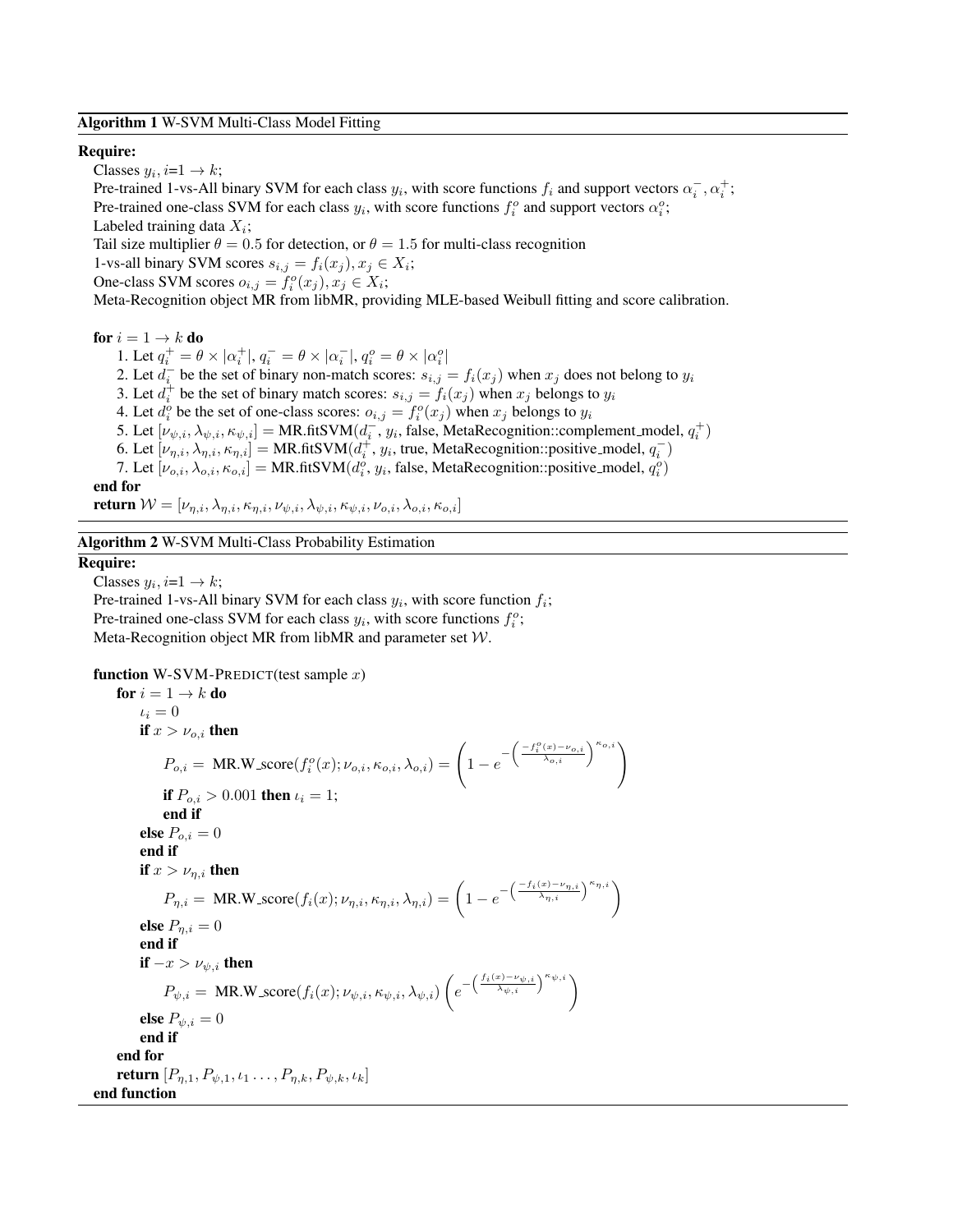## C Step-by-Step Examples for W-SVM Training and Testing

In order to give the reader a more intuitive look at the operation of the W-SVM algorithm, we include a series of illustrations for three examples: training, testing when the input comes from a known class, and testing when the input comes from an unknown class. These illustrations correspond to the description of the W-SVM algorithm provided in Sec. IV of the main article, and the pseudocode found above in this supplemental material.



Step 2. Fit Weibull Distribution Over Tail of Scores from *f o*





Step 3. Train a Binary RBF SVM *f* Step 4. Fit EVT Distributions Over Tails of Scores from *f* 



Figure 3. W-SVM Training. For simplicity, we show the procedure for a single class (the same steps are repeated for  $k$  known classes during training). In steps 1 and 2, we train a one-class SVM  $f^{\circ}$  and fit a Weibull distribution to the corresponding tail of scores from that SVM for samples of data known at training time. This gives us a Weibull model of the data with parameters  $\lambda_o, \nu_o, \kappa_o$ . We set the one-class probability threshold  $\delta_{\tau}$  to 0.001. In steps 3 and 4, we train a binary SVM f and fit two EVT distributions to the corresponding scores from that SVM for samples of data known at training time. A Reverse Weibull distribution is fit to the tail of the non-match data (scores for known classes other than '3'), giving us a model with parameters  $\lambda_{\eta}$ ,  $\nu_{\eta}$ ,  $\kappa_{\eta}$ . A Weibull distribution is fit to the tail of the match data (scores for class '3'), giving us a model with parameters  $\lambda_{\psi}, \nu_{\psi}, \kappa_{\psi}$ . We set the rejection threshold  $\delta_R$  for the overall W-SVM to 0.5  $\times$  openness (see Eq. 10 in the paper for a definition of openness). The collection of SVM models, EVT distribution parameters, and thresholds constitute the W-SVM.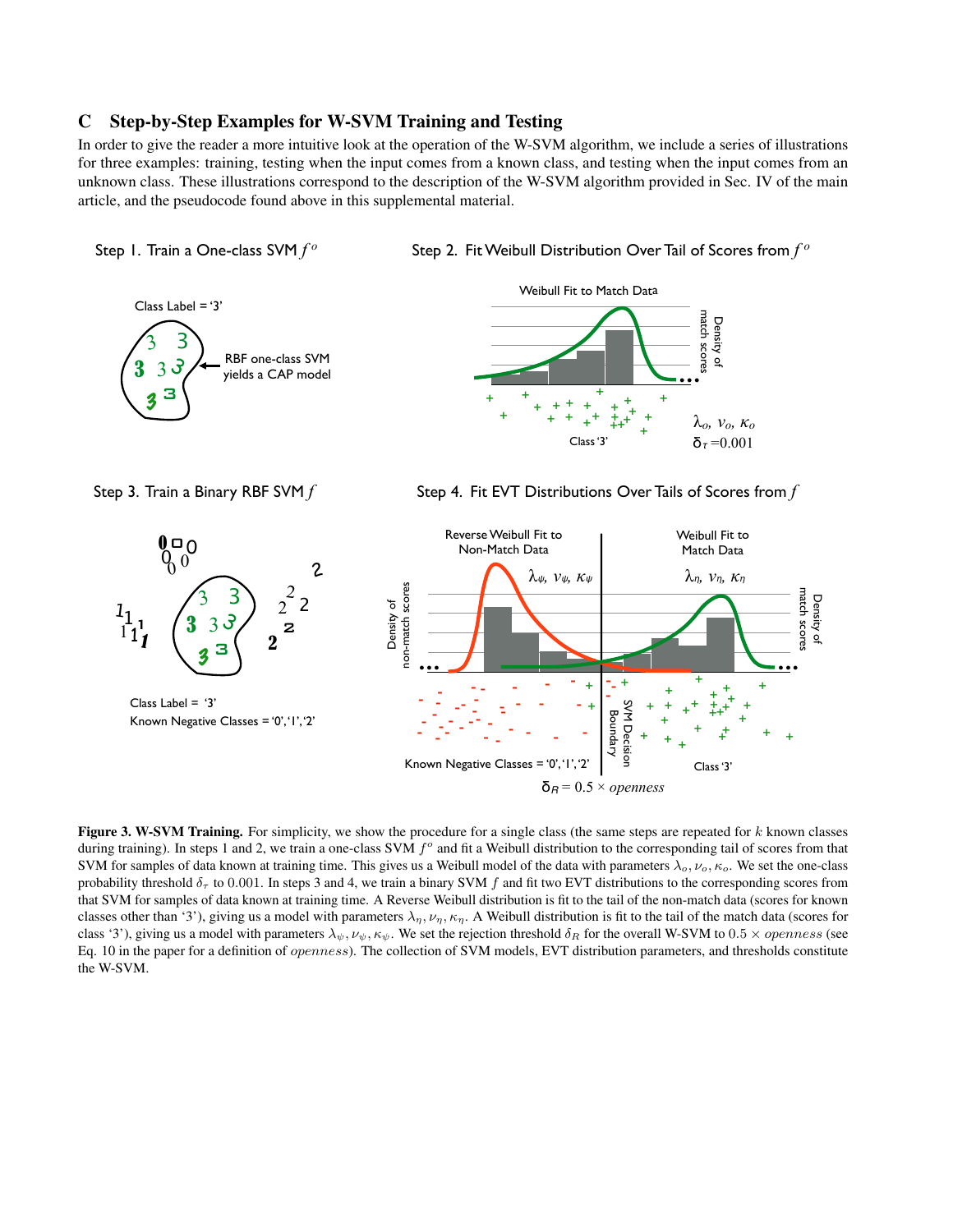Step 1. Apply One-class SVM CAP Model for All Known Classes

 $f_0^o(\mathbf{x}) = s_0 \quad f_1^o(\mathbf{x}) = s_1$ Input:  $x = 3$  $f_2^o(x) = s_2$   $f_2^o(x) = s_3$ 

 $P_0(0|x) < δ_τ, t_0 = 0$ ,  $P_0(1|x) < δ_τ, t_1 = 0$ ;  $P_0(2|x) > δ_τ, t_2 = 1$ ;  $P_0(3|x) > δ_τ, t_3 = 1$ 

Step 5. Normalize all Binary SVM Scores Using EVT Match and Non-match Models



Apply 2 CDFs per class for each score



Step 2. Normalize All One-class SVM Scores Using EVT Models



Step 3. Test Probabilities Step 4. Apply Binary SVMs

$$
f_2(x) = s_2
$$
  $f_3(x) = s_3$ 

Step 6. Fuse and Test Probabilities

 $P_{η,2}(x) \times P_{ψ,2}(x) \times l_2 = 0.001 < δ_R$  $P_{η,3}(x) \times P_{ψ,3}(x) \times I_3 = 0.877 > δ_R$  $P_{η,0}(x) \times P_{ψ,0}(x) \times l_0 = 0 < δ_R$  $P_{n,1}(x) \times P_{\psi,1}(x) \times I_1 = 0 \leq \delta_R$ 



<span id="page-4-0"></span>Figure 4. W-SVM testing when the input comes from a known class ('3'). Classes marked in red indicate rejection, and those marked in green indicate acceptance. The first stage of the algorithm (steps  $1 - 3$ ) applies the one-class SVM CAP models from each class to the input data, normalizes the resulting scores to probabilities, and then tests each probability against the threshold  $\delta_{\tau}$ . The indicator variable  $\iota_{\nu}$  is set to 1 if the probability exceeds  $\delta_{\tau}$ , and 0 otherwise (thus eliminating those classes as possibilities later in step 6). The second stage of the algorithm (steps 4 – 6) applies the binary SVMs from each class to the same input data, normalizes the resulting scores to two probability estimates per class (one for the match model and another for the non-match model), and then fuses and tests the probability estimates. Any fused probability exceeding the W-SVM rejection threshold  $\delta_R$  indicates acceptance for a class. Note for brevity, we only show the process for classes '2' and '3' in steps 4 and 5 (short circuit evaluation is possible using the indicator variables  $\iota_0$  and  $\iota_1$ ; an indicator variable with a value of 0 always results in a fused probability of 0). The bottom panel on the right shows where the data point for this example falls with respect to the CAP thresholded region (defined by the one-class SVM) and the overall W-SVM thresholded region for the class '3'.